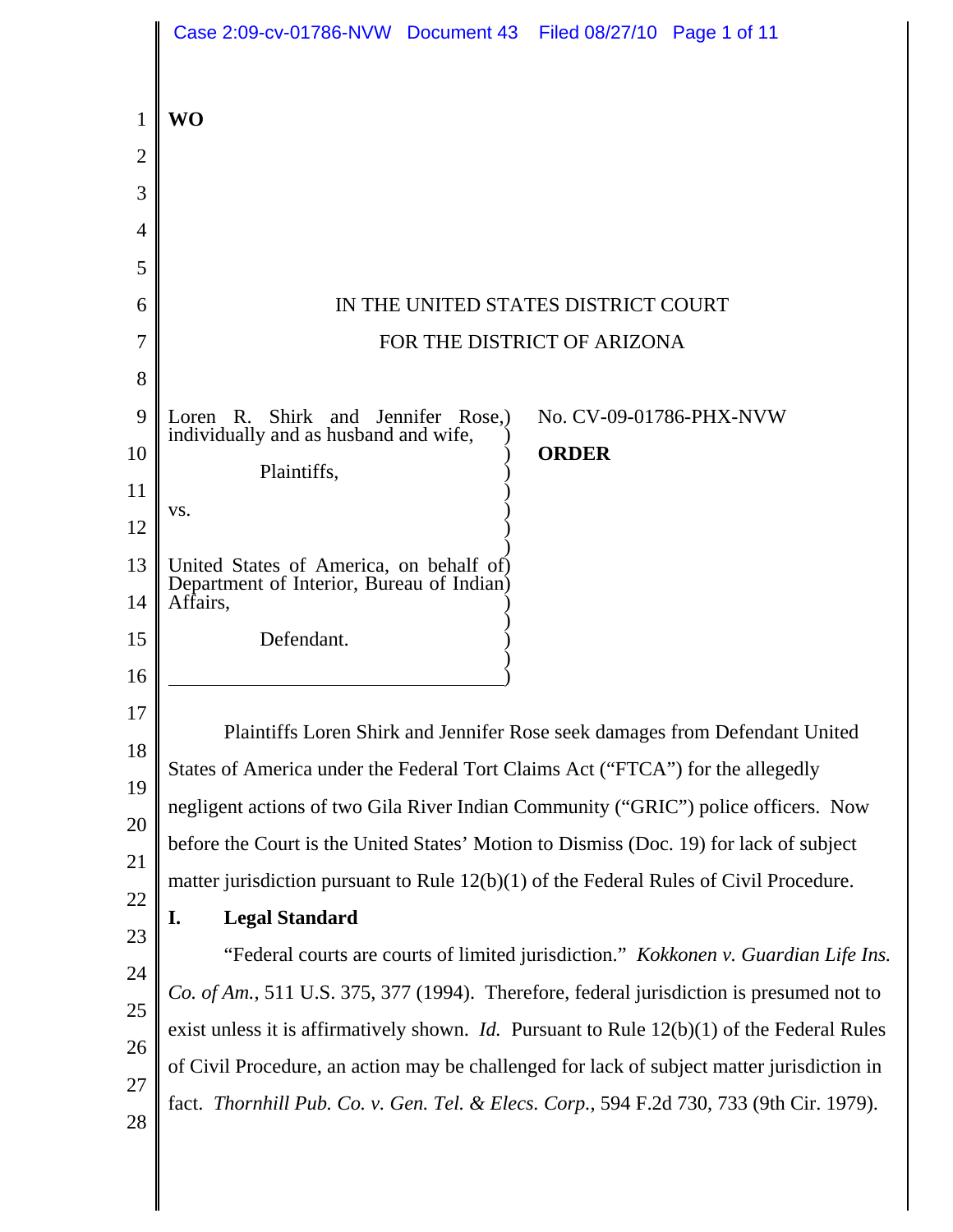1 2 3 In evaluating such a motion, the court is not limited to the pleadings and may properly consider extrinsic evidence and resolve factual disputes relevant to jurisdiction. *Id.*; *Ass'n of Am. Med. Colleges v. United States*, 217 F.3d 770, 778 (9th Cir. 2000).

4 **II. Facts**

5

## **A. Background**

6 7 8 9 10 11 12 13 14 15 16 17 18 19 The issues presented by the United States' motion to dismiss require some background discussion. The GRIC is a federally recognized Indian tribe located in Sacaton, Arizona. In 1975, Congress enacted the Indian Self-Determination and Education Assistance Act ("ISDEAA"), Pub. L. No. 93-638, 88 Stat. 2203 (1975) (codified at 25 U.S.C. §§ 450-450n). Title I permits the Secretary of the Interior, and therefore the BIA, to enter into self-determination contracts with tribal organizations in which the tribal organizations agree to administer federally funded services that would otherwise be provided by the BIA. *See* 25 U.S.C. §§ 450b(j), 450f(a)(1); *see also Cherokee Nation v. Leavitt*, 543 U.S. 631, 634 (2005). These self-determination contracts, also known as 638 contracts, generally have a maximum term of three years. 25 U.S.C. § 450 $j(c)(1)(A)$ . Once a contract has been operated for a continuous period of at least three years, it achieves "mature" status. *Id.* § 450b(h). At that point, the tribal organization is eligible to provide the services identified in the contract for an indefinite period of time. *Id.* § 450j(c)(1)(B).

20 21 22 23 24 25 26 27 28 Congress followed the ISDEAA with the Tribal Self-Governance Act of 1994, Pub. L. No. 103-413, Title II, 108 Stat. 4270 (1994) (codified at 25 U.S.C. §§ 458aa-458hh). The goal of the Tribal Self-Governance Act is to transfer control over programs, services, functions, and activities traditionally provided by the Department of the Interior to participating tribes in an effort to promote tribal self-governance. *See* 25 U.S.C. § 458aa Note. The Act furthers that goal by authorizing the Secretary of the Interior to negotiate annual funding agreements with participating tribes. *Id.* § 458cc(a). The agreements permit tribes to plan, conduct, consolidate, redesign, administer and reallocate funds among programs, services, functions, and activities traditionally administered by

- 2 -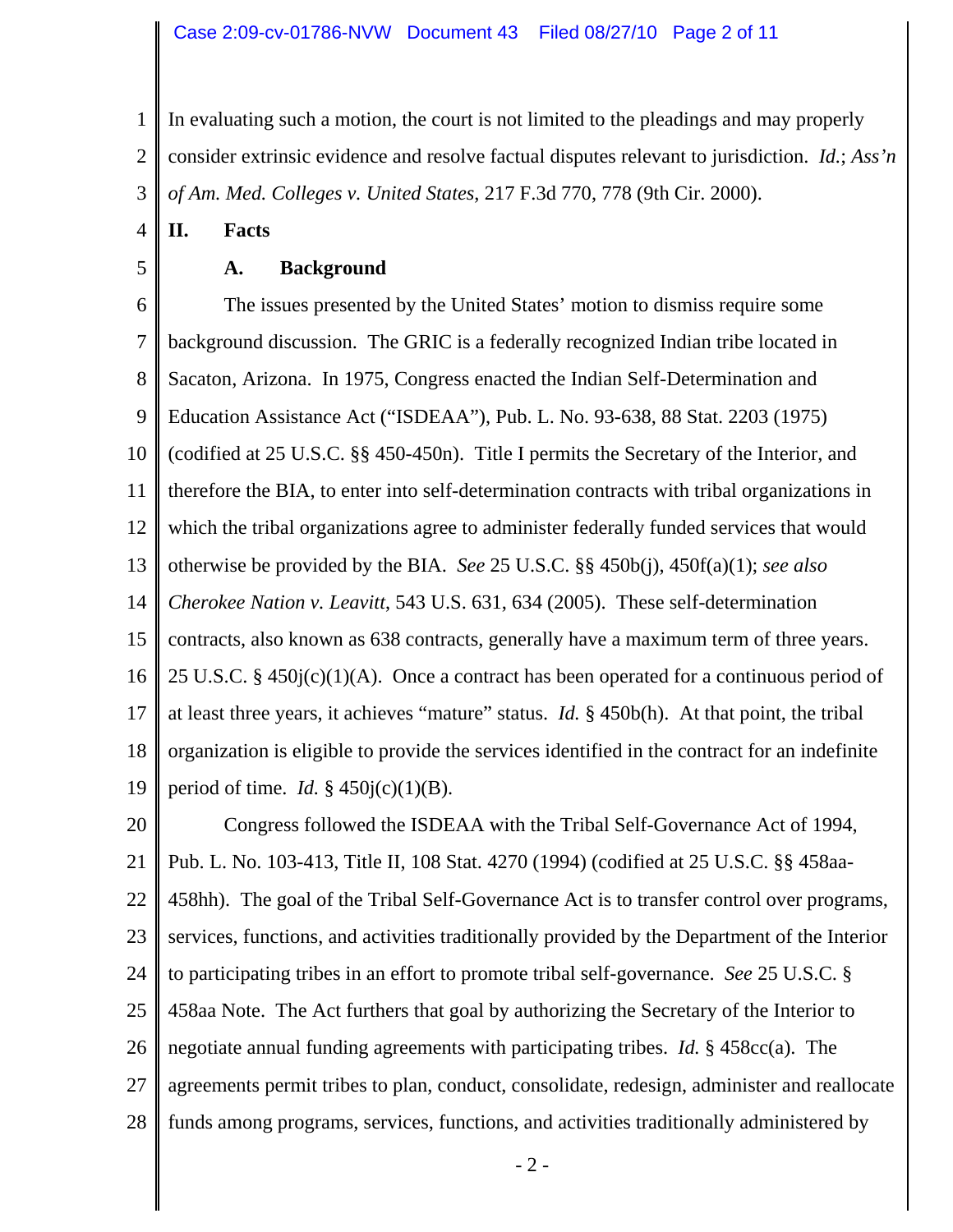| $\mathbf{1}$   | the Department of the Interior. <i>Id.</i> $\S$ 458cc(b). They are typically negotiated in what are                                                  |
|----------------|------------------------------------------------------------------------------------------------------------------------------------------------------|
| $\overline{2}$ | known as self-governance compacts.                                                                                                                   |
| 3              | In 1998, the BIA entered into a three-year self-determination contract ("Contract")                                                                  |
| $\overline{4}$ | with the GRIC in which the GRIC agreed to provide its own law enforcement services                                                                   |
| 5              | through the administration of a federally funded Law Enforcement Program. According                                                                  |
| 6              | to subsection $(a)(2)$ of the Contract, the purpose of the Program is "to provide Law                                                                |
| $\overline{7}$ | Enforcement Services for the Gila River Indian Community" through provision of funds                                                                 |
| 8              | "necessary to carry out uniform police activities, detention services, radio                                                                         |
| 9              | communications, and criminal investigations." In subsection $(b)(3)$ , the GRIC agreed "to                                                           |
| 10             | administer the program, services, functions and activities listed in subsection                                                                      |
| 11             | $(a)(2) \dots$ in accordance with the attached Statement of Work." Section 102 of the                                                                |
| 12             | attached Statement of Work states:                                                                                                                   |
| 13             | The [GRIC] shall provide all necessary qualified and licensed personnel, equipment, materials and services to perform all tribal law enforcement and |
| 14             | detention services on the Gila River Indian Reservation, including the<br>investigation of applicable Federal violations (major crimes).             |
| 15             | The Statement of Work further provides, in relevant part:                                                                                            |
| 16             | 102.2<br>The Contractor shall obtain all necessary licenses, permits, and                                                                            |
| 17             | approvals required by local, State and Federal statutes to perform under<br>this contract.                                                           |
| 18             | 102.3 The [GRIC] shall be responsible for the investigation of all offenses                                                                          |
| 19             | enumerated in the Tribal Law and Order Code, United States Codes or<br>25 CFR as applicable.                                                         |
| 20             | 102.4 In addition to Section 102.3 of this Contract, the [GRIC] shall assist the                                                                     |
| 21             | BIA, other Federal and [S] tate Law enforcement officials in the<br>investigation of State or Federal offenses that occur on the Reservation.        |
| 22             | 102.5 <b>Uniform Police</b> . The Uniform Police Program provides police                                                                             |
| 23             | protection and enforcement of Federal laws and laws of the Gila River<br><i>Indian Community.</i> This enforcement is to assure the health, safety,  |
| 24             | and welfare of the community, its visitors, and all personal and real<br>property. The [GRIC] shall be responsible for the following patrol and      |
| 25<br>26       | protective services on the Reservation:                                                                                                              |
| 27             | B. Enforcement of all Tribal criminal and traffic laws, United States                                                                                |
| 28             | Codes or 25 CFR as applicable, including all tribal ordinances.<br>.                                                                                 |
|                |                                                                                                                                                      |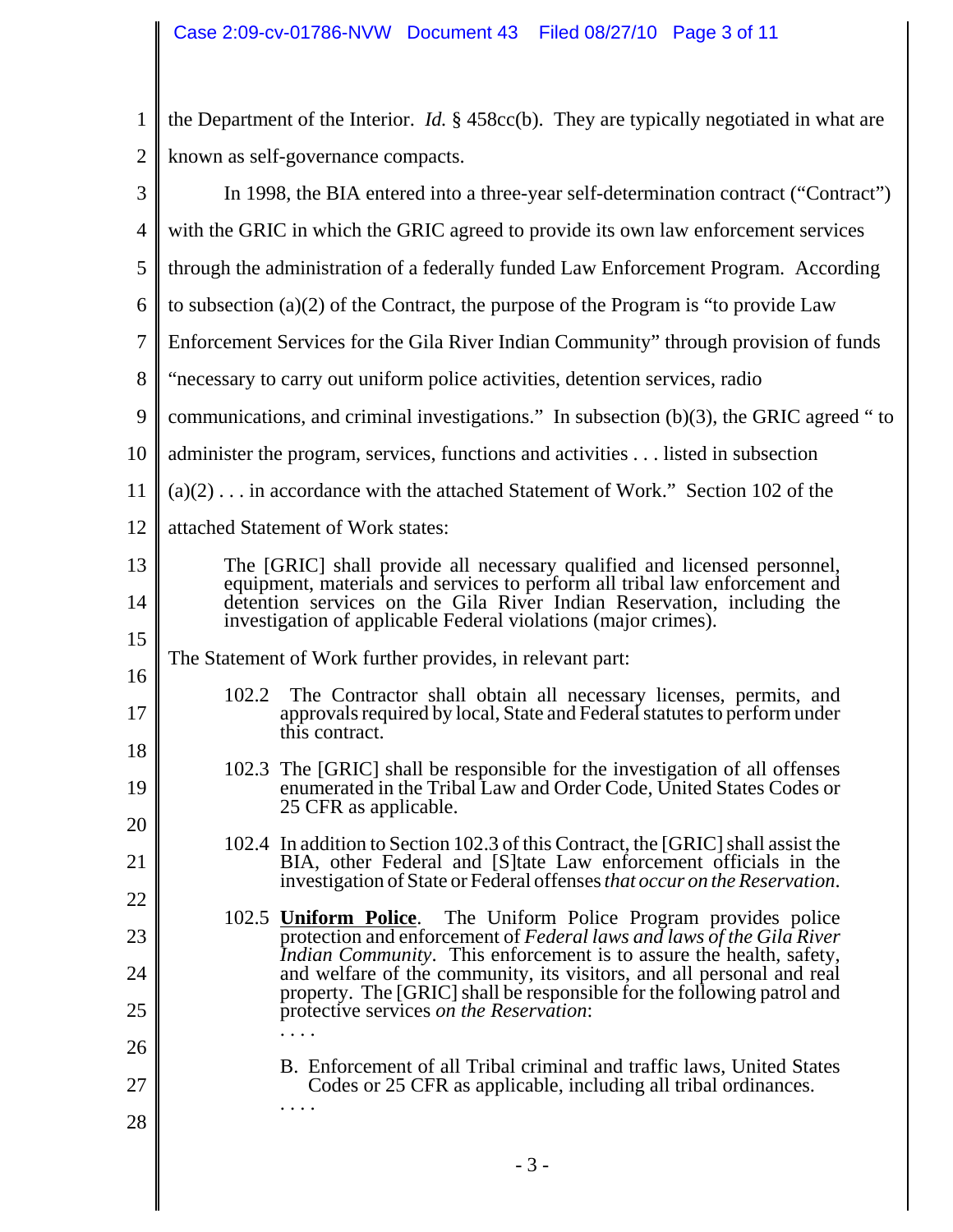|                     | Case 2:09-cv-01786-NVW Document 43 Filed 08/27/10 Page 4 of 11                                                                                                                      |
|---------------------|-------------------------------------------------------------------------------------------------------------------------------------------------------------------------------------|
|                     |                                                                                                                                                                                     |
| $\mathbf{1}$        | G. Patrol services on and off roadways and in the communities within<br>the boundaries of the Reservation.                                                                          |
| $\overline{2}$      | 102.8 Criminal Investigations. The Criminal Investigation Program has                                                                                                               |
| 3                   | primary investigative responsibilities for crimes committed on, or<br>involving, the Gila River Indian Community. This includes major                                               |
| $\overline{4}$<br>5 | federal crimes and state crimes assimilated into the Federal statutes<br>under Title 18 U.S.C. 1153, including but not limited to, murder,                                          |
| 6                   | manslaughter, child sexual abuse, kidnapping, rape, assault, arson,<br>burglary, robbery, counterfeiting, embezzlement, and organized<br>criminal enterprises within the community. |
| $\overline{7}$      | (emphases added).                                                                                                                                                                   |
| 8                   | Later, in 2003, the GRIC entered into a self-governance compact ("Compact")                                                                                                         |
| 9                   | with the BIA. The Compact authorizes the GRIC to administer any programs previously                                                                                                 |
| 10                  | administered under the authority of the ISDEAA as well as any new programs identified                                                                                               |
| 11                  | in the annual funding agreement ("AFA") attached to and incorporated into the Compact                                                                                               |
| 12                  | by reference. The AFA refers to the GRIC Law Enforcement Program established in the                                                                                                 |
| 13                  | 1998 Contract, including the Uniform Police and Criminal Investigations components of                                                                                               |
| 14                  | the program. Article V of the Compact states, in pertinent part:                                                                                                                    |
| 15                  | Section 3 – Federal Tort Claims Act coverage; Insurance.                                                                                                                            |
| 16                  | (a) The Community is deemed by the Act to be covered under the                                                                                                                      |
| 17                  | Federal Tort Claims Act ("FTCA"), while performing programs, services,<br>functions and activities under this Compact and any funding agreement<br>incorporated herein.             |
| 18                  |                                                                                                                                                                                     |
| 19                  | (c) Funds provided under a funding agreement may be used to purchase<br>such additional liability and other insurance as is prudent in the judgment of                              |
| 20                  | the Community for its protection and the protection of its employees.                                                                                                               |
| 21                  | <b>Events Giving Rise to Plaintiffs' Claims</b><br><b>B.</b>                                                                                                                        |
| 22                  | On October 19, 2006, at approximately 5:00 p.m., Detective Michael Lancaster                                                                                                        |
| 23                  | and Sergeant Hilario Tanakeyowma, two GRIC police officers, were traveling                                                                                                          |
| 24                  | northbound on State Route 587 in a GRIC Police Department vehicle. They had attended                                                                                                |
| 25                  | a mandatory police terrorism training class in Tucson, Arizona, and were returning to                                                                                               |
| 26                  | Sergeant Tanakeyowma's residence in Chandler, Arizona. At the time, both officers were                                                                                              |
| 27                  | Arizona Peace Officer Standards Training ("AZ POST") certified. In addition, Sergeant                                                                                               |
| 28                  | Tanakeyowma was carrying a Special Law Enforcement Commission from the BIA.                                                                                                         |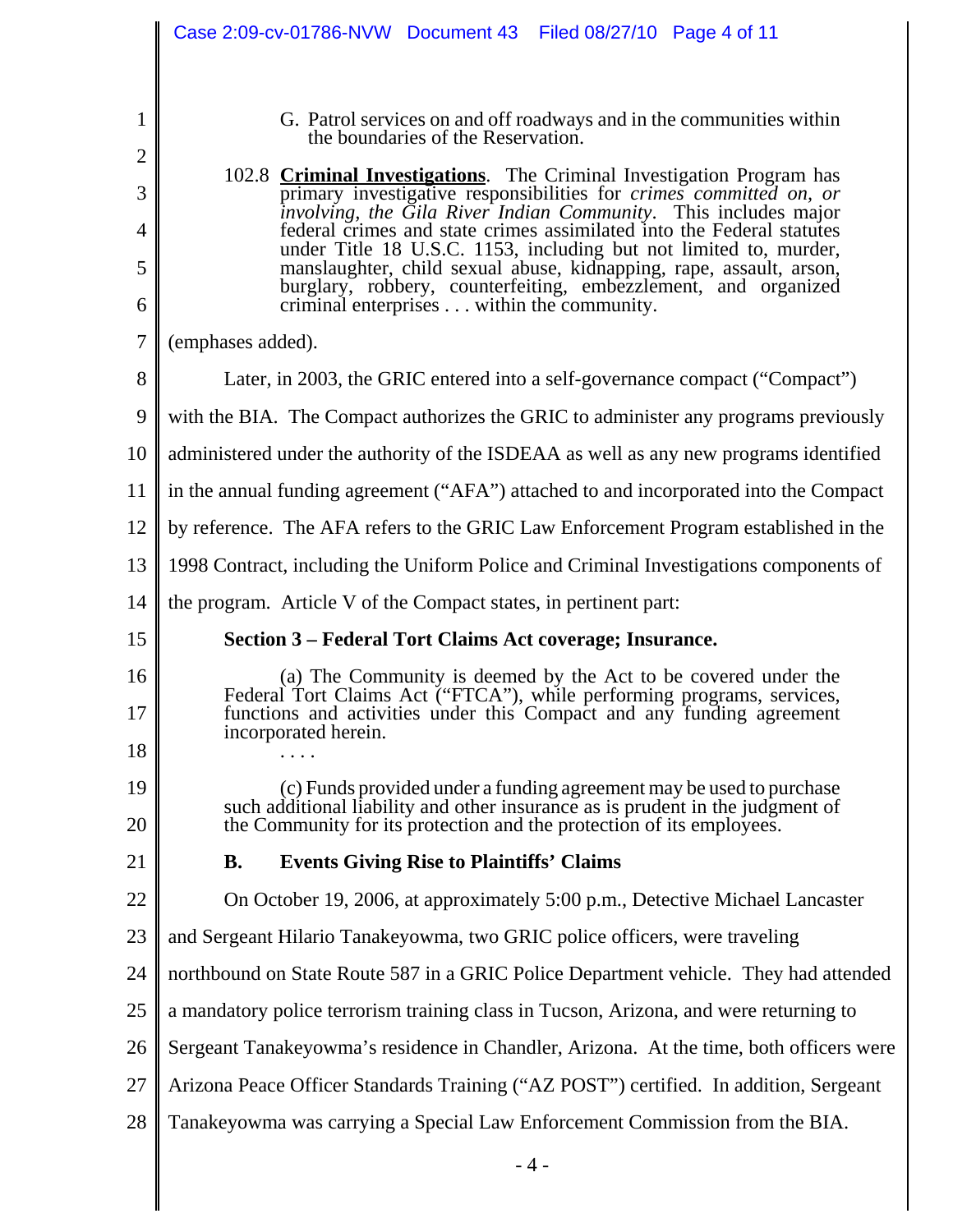1 2 3 4 5 6 7 8 9 10 As the officers were approaching the intersection of Chandler Heights Road and State Route 87/Arizona Avenue, outside the boundaries of the Gila River Indian Reservation, they observed a white compact vehicle driving erratically. The driver of the vehicle was later determined to be Leshedrick Sanford, a paroled felon. The officers activated their emergency lights and siren and began to pursue Sanford. When Sanford came to a stop first in line at a red light at the intersection of Ocotillo road and State Route 87/Arizona Avenue, the officers pulled up behind him. As Detective Lancaster exited the police vehicle to "make contact" with Sanford, Sanford accelerated and drove through the red light into the intersection, where he collided with Plaintiff Loren Shirk, who was traveling eastbound on Ocotillo Road on a motorcycle.

11 12 13 14 15 Sanford, who was under the influence of alcohol, immediately fled the scene on foot but was apprehended and arrested by the two officers shortly thereafter. He subsequently pled guilty to one count of aggravated assault with prior felony convictions and one count of leaving the scene of a serious injury accident, both in violation of Arizona law, and was sentenced to 18 years in prison.

16 17 18 19 20 21 22 23 Shirk, who was thrown from his motorcycle, sustained serious physical injuries as a result of the collision. He initially sued Detective Lancaster, Sergeant Tanakeyowma, and the City of Chandler for damages in the Maricopa County Superior Court, but the court dismissed the case as to the officers on grounds of sovereign immunity and as to the City of Chandler under A.R.S. § 13-3874(B), which immunizes the state and its political subdivisions from liability for the acts of tribal police officers appointed by the BIA or the governing body of an Indian tribe. Shirk and his wife, Jennifer Rose, now seek damages from the United States under the FTCA.

24 **IV. Analysis**

25 26 27 28 Under well-established principles of sovereign immunity, the United States is immune from suit except to the extent it consents to be sued. *United States v. Dalm*, 494 U.S. 596, 608 (1990). The FTCA, 28 U.S.C. §§ 1346(b)(1), 2671-2680, provides for a limited waiver of the United States' immunity "in a defined category of cases involving

- 5 -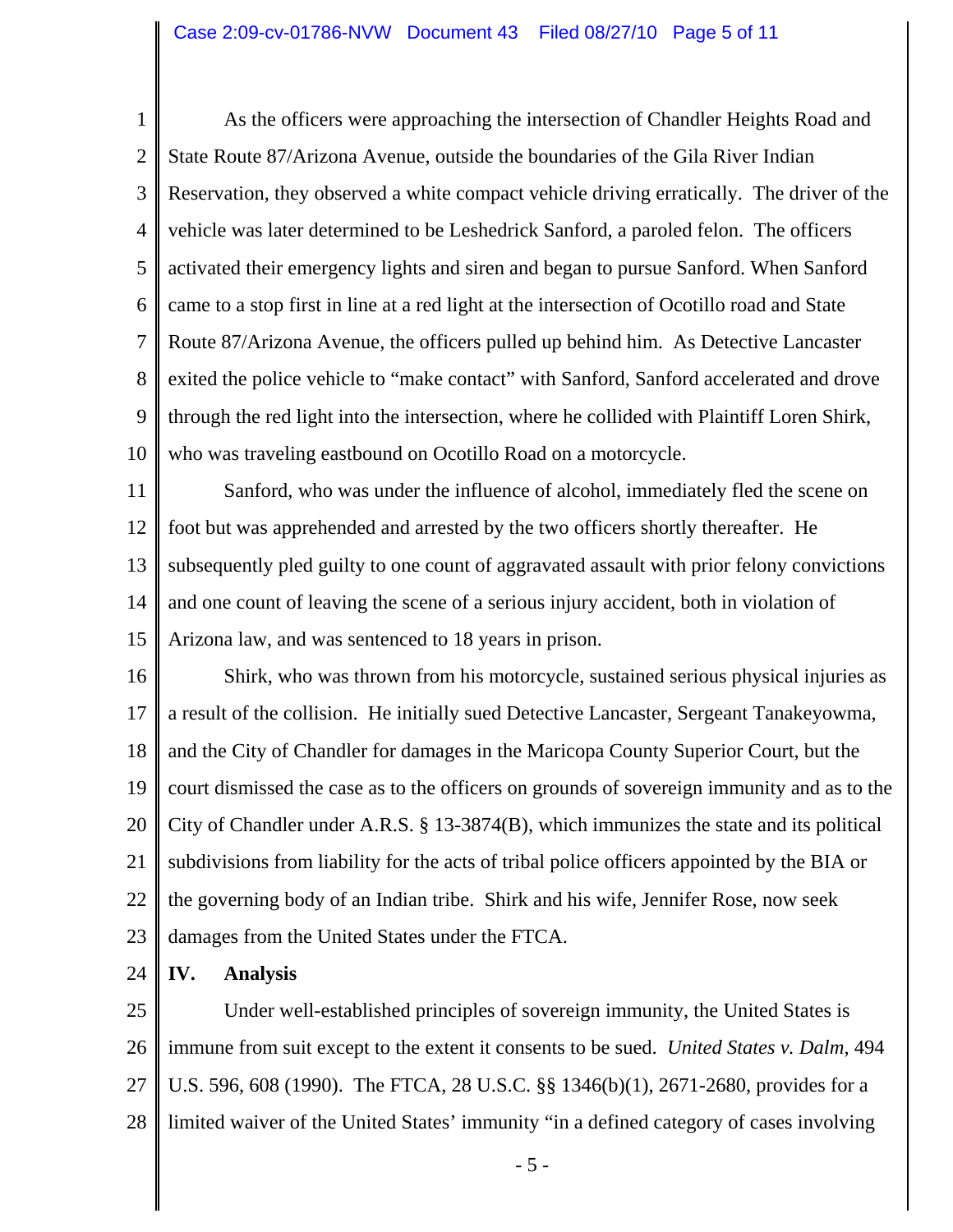## Case 2:09-cv-01786-NVW Document 43 Filed 08/27/10 Page 6 of 11

1 negligence committed by federal employees in the course of their employment."

2 *Alvarado v. Table Mt. Rancheria*, 509 F.3d 1008, 1018-19 (9th Cir. 2007) (quoting *Dolan*

3 *v. United States Postal Serv.*, 546 U.S. 481, 484 (2006) (internal quotes omitted)); *see* 28

4 U.S.C. § 1346(b)(1). For purposes of the waiver, federal employees include "officers or

5 employees of any federal agency" and "persons acting on behalf of a federal agency in an

6 official capacity." *Id.* § 2671.

7 8 Here, Plaintiffs have sued the United States under the FTCA for the alleged negligence of Officers Lancaster and Tanakeyowma. The existence of jurisdiction

9 therefore turns on whether Officers Lancaster and Tanakeyowma, employees of the GRIC

10 Police Department, qualify as "federal employees" acting "in the course of their

11 employment" for purposes of the FTCA.

12

## **A. GRIC's Contract/Compact with the BIA**

13 As explained above, the GRIC was under contract with the BIA for the provision

14 of law enforcement services at the time of the accident underlying Plaintiffs' claims. In

15 Pub. L. No. 101-512, Title III, § 314, 104 Stat. 1915, 1959 (1990) (codified at 25 U.S.C. §

16 450f Note), Congress extended FTCA coverage as follows:

17 18 19 20 21 With respect to claims resulting from the performance of functions . . . under a contract, grant agreement, or any other agreement or compact authorized by the Indian Self-Determination and Education Assistance Act of 1975 . . . , an Indian tribe, tribal organization or Indian contractor is deemed hereafter to be part of the Bureau of Indian Affairs in the Department of the Interior . . . while carrying out any such contract or agreement and its employees are deemed employees of the Bureau . . . while acting within the scope of their employment in carrying out the contract or agreement . . . .

- Federal regulations further explain that while clauses in self-determination contracts and
- 22 self-governance compacts regarding FTCA coverage are not required, the following is an
- 23 optional clause that may be used to clarify the scope of FTCA coverage:
- 24 25 26 27 For purposes of Federal Tort Claims Act coverage, the contractor and its employees . . . are deemed to be employees of the Federal government while performing work under this contract. This status is not changed by the source of the funds used by the Tribe/Consortium to pay the employee's salary and benefits unless the employee receives additional compensation for performing covered services from anyone other than the contractor.
- 28 25 C.F.R. § 900.186 (self-determination contracts).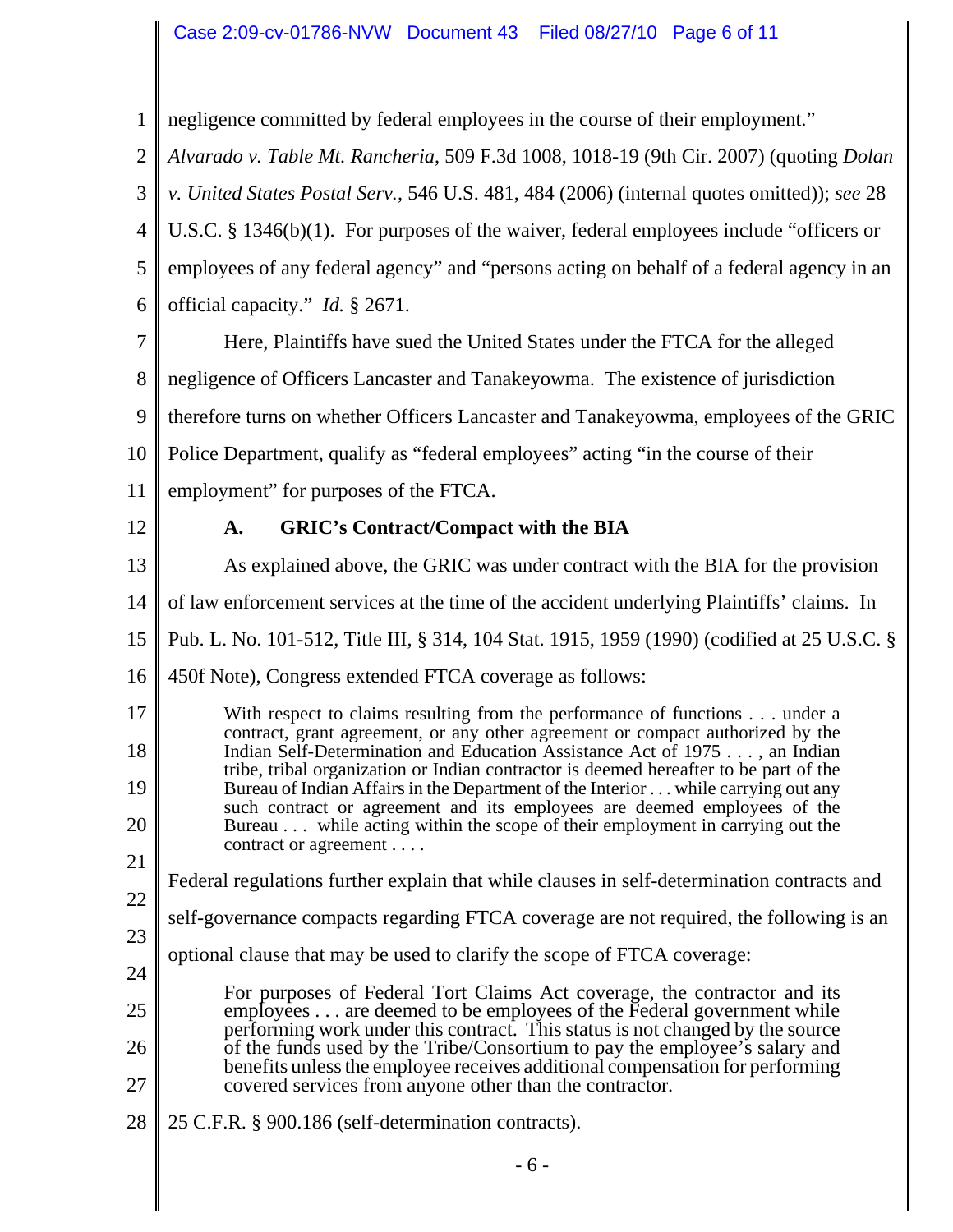1

2

3

4

For purposes of Federal Tort Claims Act coverage, the Tribe/Consortium and its employees . . . are deemed to be employees of the Federal government while performing work under this AFA. This status is not changed by the source of the funds used by the Tribe/Consortium to pay the employee's salary and benefits unless the employee receives additional compensation for performing covered services from anyone other than the Tribe/Consortium.

5 6 7 8 25 C.F.R. § 1000.275 (self-governance compacts). Pursuant to the above provisions, tribal employees are deemed federal employees for purposes of the FTCA to the extent they act within the scope of their employment, as defined by an ISDEAA contract. *Snyder v. Navajo Nation*, 382 F.3d 892, 896-97 (9th Cir. 2004).

9 10 11 12 13 14 15 16 17 18 19 20 In this case, it is unmistakably clear from the language of the GRIC's Contract with the BIA, as incorporated into the Compact, that the BIA contemplated the execution of GRIC law enforcement functions solely within the boundaries of the Gila River Indian Reservation. Section 102 of the Contract's Statement of Work charges the GRIC with providing all necessary means "to perform all tribal law enforcement and detention services *on the Gila River Indian Reservation . . . .*" (emphasis added). Section 102.4 further requires the GRIC to "assist the BIA, other Federal and State Law enforcement officials in the investigation of State or Federal offenses *that occur on the Reservation*." (emphasis added). Section 102.5 similarly limits required patrol and protective services to within the Reservation. Finally, section 102.8 provides that criminal investigators have "primary investigative responsibilities for *crimes committed on, or involving, the Gila River Indian Community*." (emphasis added).

21 22 23 24 25 26 27 28 Furthermore, aside from section 102.4, which merely requires the GRIC to *assist* federal and state law enforcement officials in the investigation of federal and state offenses that occur on the Reservation, the Contract contemplates only the enforcement of federal and tribal law. As mentioned above, section 102 of the Statement of Work generally requires the GRIC to provide the means necessary to enforce tribal law and investigate those federal violations that qualify as major crimes. Section 102.3 further provides that the GRIC is "responsible for the investigation of all offenses enumerated in the Tribal Law and Order Code, United States Codes or 25 CFR as applicable."

- 7 -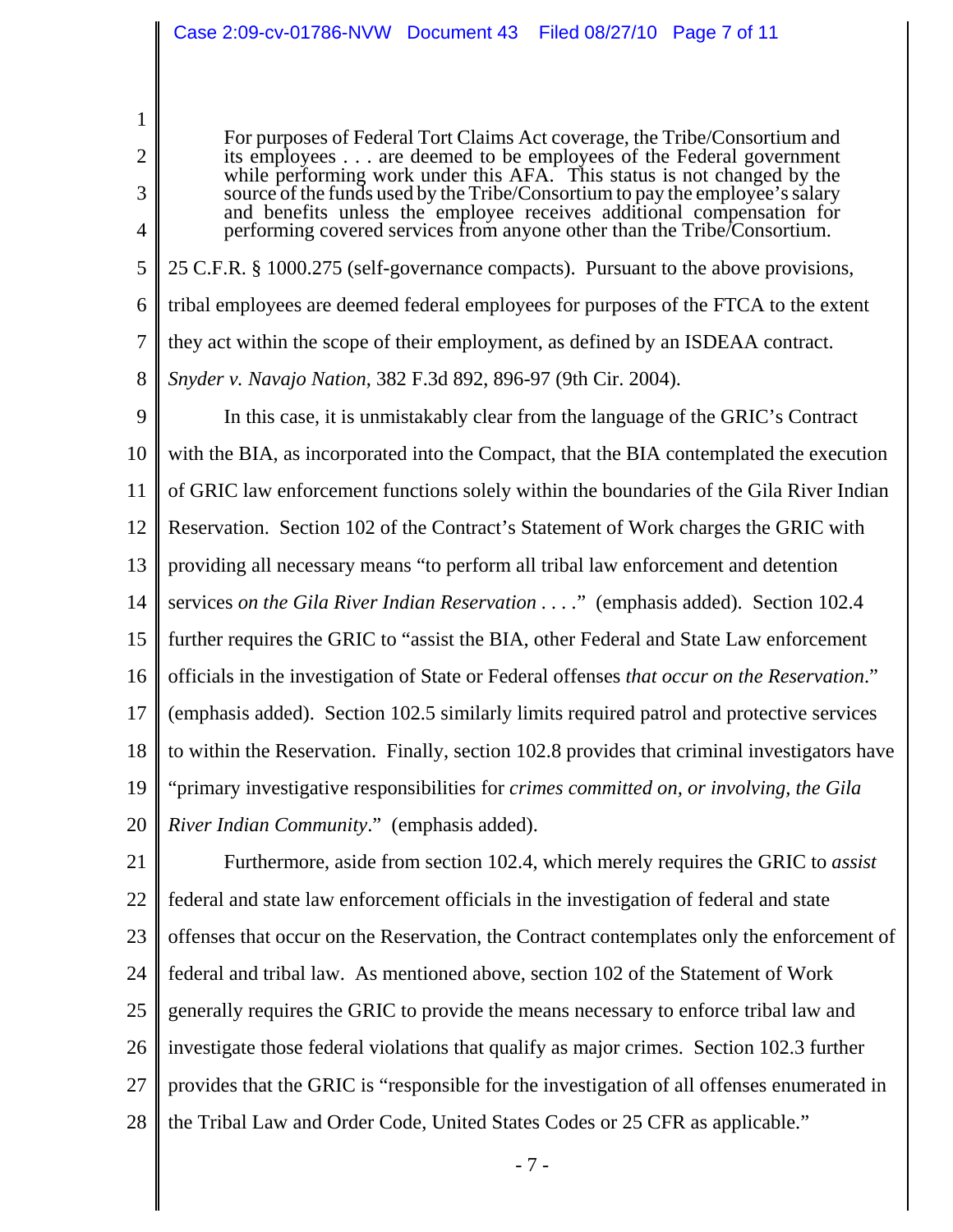1 2 3 4 Similarly, section 102.5 provides only for "police protection and enforcement of Federal laws and laws of the Gila River Indian Community." Lastly, section 102.8 requires investigation of "major federal crimes and state crimes assimilated into the Federal statutes under Title 18 U.S.C. 1153 . . . ."

5 6 7 8 9 10 11 12 13 14 15 16 17 18 19 20 Here, it is undisputed that Officers Lancaster and Tanakeyowma were outside the boundaries of the Reservation when they attempted to make contact with Sanford in his vehicle. That alone is enough to place the officers' conduct outside the scope of the Contract. Even if that were not enough, the officers were not attempting to enforce either federal or tribal law, the only law contemplated by the Contract. Plaintiffs argue that the officers could have been attempting to enforce 18 U.S.C. § 13, but the language of that statute clearly defeats the argument. 18 U.S.C. § 13(a) criminalizes conduct within federal jurisdiction that would be punishable under state law if committed within state jurisdiction. Furthermore, subsection  $13(b)(1)$  merely distinguishes between state and federal punishment for operating a motor vehicle under the influence of drugs or alcohol, providing that any limitations on the right to operate a motor vehicle imposed under 18 U.S.C. § 13 "shall apply only to the special maritime and territorial jurisdiction of the United States." Plaintiffs have presented no persuasive evidence that State Route 87/Arizona Avenue, the location at which Sanford was apprehended, is within the territorial jurisdiction of the United States. Because Sanford was within Arizona's jurisdiction, only Arizona's driving laws applied to him.

21 22 23 24 25 26 27 28 Plaintiffs also argue that because an AZ POST certification authorizes an officer to enforce Arizona law, and because the Contract requires all GRIC criminal investigators to be "certified Peace Officers," Officers Lancaster and Tanakeyowma were acting pursuant to the Contract by pursuing Sanford for a violation of Arizona law. The argument is unavailing. While it is true that AZ POST-certified tribal police officers are authorized to exercise "all law enforcement powers of peace officers in [Arizona]," A.R.S. § 13- 3874(A), nothing in the Contract requires or even permits GRIC police officers to enforce state law. The certification requirement appears to be no more than a training

- 8 -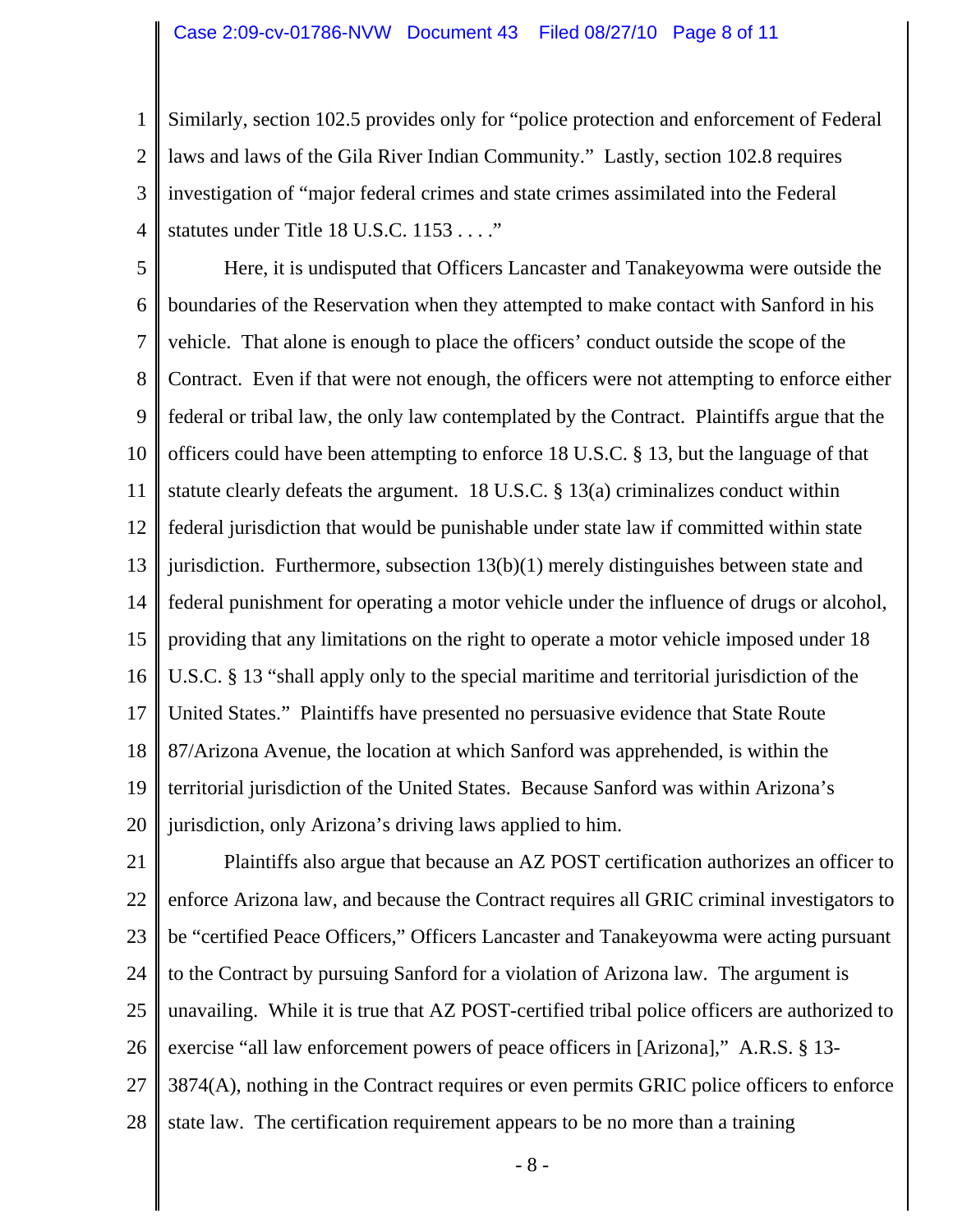1 2 3 4 5 6 7 8 requirement, imposed to ensure than all tribal officers are sufficiently qualified to meet the demands of their positions. The above interpretation is further bolstered by the express purpose of the Contract, which is to provide for the enforcement of federal and tribal law on the Gila River Indian Reservation. Because the officers were not acting in accordance with that purpose when they pursued Sanford for a violation of state law outside the Gila River Indian Reservation, Congress' extension of FTCA coverage to tribal employees acting pursuant to an ISDEAA contract provides no basis for jurisdiction in this case. $<sup>1</sup>$ </sup>

9

10

## **B. Officer Tanakeyowma's Special Law Enforcement Commission**

Plaintiffs maintain, in the alternative, that FTCA coverage extends to Sergeant

11 Tanakeyowma by virtue of the Special Law Enforcement Commission ("SLEC") he was

12 carrying. The Secretary of the Interior, and therefore the BIA, is authorized to issue

13 SLECs to tribal officers pursuant to the Indian Law Enforcement Reform Act of 1990

- 14 ("ILERA"), 25 U.S.C. §§ 2801-2809, which provides, in part:
- 15 16 17 18 The Secretary may enter into an agreement for the use . . . of the personnel or facilities of a Federal, tribal, State, or other government agency to aid in the enforcement or carrying out in Indian country of a law of either the United States or an Indian tribe that has authorized the Secretary to enforce tribal laws. The Secretary may authorize a law enforcement officer of such an agency to perform any activity the Secretary may authorize under [25 U.S.C. § 2803].
- 19 *Id.* § 2804(a); *see also Hebert v. United States*, 438 F.3d 483, 484 (5th Cir. 2006). SLECs
- 20 are typically governed by deputation agreements. *See id.* Tribal officers who receive
- 21 SLECs are cross-deputized as BIA law enforcement officers. *Id.*
- 22 Absent evidence to the contrary, the assumption is that tribal officers carrying
- 23 SLECs are deemed federal employees for purposes of the FTCA only to the extent they
- 24
- 25 26 27 28 <sup>1</sup>In their briefs, Plaintiffs emphasize that the State of Arizona claims immunity from suit for the actions of tribal officers who are AZ POST-certified. *See* A.R.S. § 13-3874(B). That the State claims immunity does not require the United States or even the tribe to waive immunity. It is for each governmental organization to decide whether or not to waive immunity.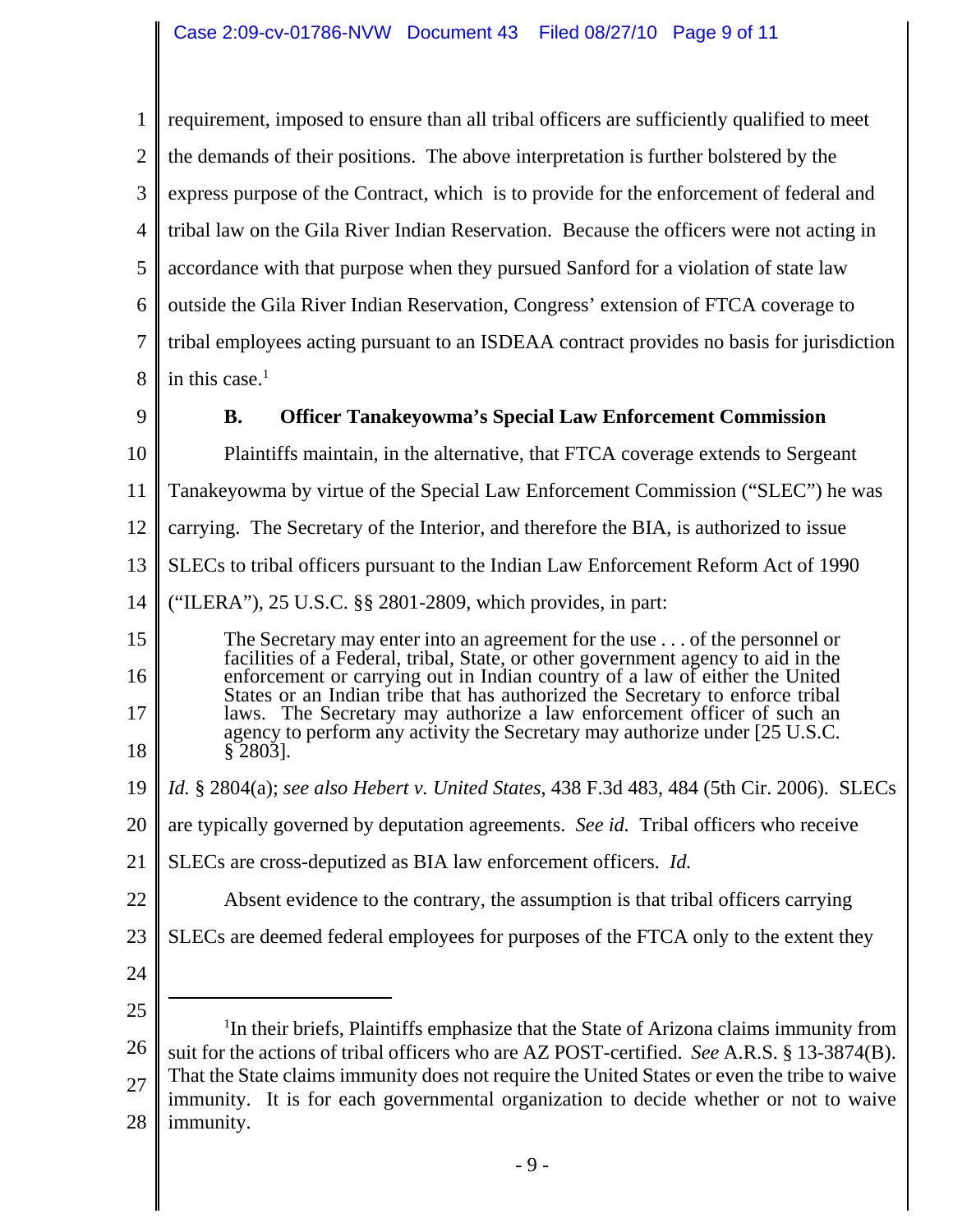1 2 3 4 5 6 7 8 9 10 11 12 13 14 act within the scope of authority granted to them under the SLEC. Therefore, the scope of SLEC authority must be determined. A sensible place to begin is the language of the ILERA, which authorizes the BIA to issue SLECs to tribal officers "to aid in the enforcement or carrying out in Indian country of a law of either the United States or an Indian tribe . . . . " 25 U.S.C. § 2804(a). The statute itself appears to confine SLEC authority to the enforcement of federal and tribal law. A notice issued by the BIA in 2004 bolsters that conclusion. It states, "SLECs support the sovereignty of tribes by allowing tribal law enforcement officers to enforce Federal law, to investigate Federal crimes, and to protect the rights of people in Indian country . . . ." Notice, 69 Fed. Reg. 6321 (Feb. 10, 2004). It further explains that tribal officers carrying SLECs are "fully qualified to enforce Federal law and to perform functions which would otherwise be performed by BIA officers . . . ." Notice, 69 Fed. Reg. 6321 (Feb. 10, 2004); *see also Cabazon Band of Mission Indians v. Smith*, 388 F.3d 691, 695 (9th Cir. 2004) (citing 69 Fed. Reg. 6321 and discussing the scope of SLEC authority).

15 16 17 18 19 20 21 22 23 24 Here, Sergeant Tanakeyowma was not enforcing federal or tribal law at the time of the incident. He pursued Sanford outside the boundaries of the Gila River Indian Reservation after he observed Sanford's erratic driving, which, as explained above, was no more than a violation of Arizona law. There is no evidence that Sergeant Tanakeyowma's SLEC authorized him to enforce Arizona law, on or off Indian lands, and therefore no indication that he is deemed a federal employee for purposes of the FTCA while enforcing Arizona law. *See Hebert*, 438 F.3d at 487 (because tribal officers were not enforcing federal law, they were not acting "in accordance with any special commission to assist the Bureau of Indian Affairs with providing law enforcement services").

25 26 27 28 Plaintiffs point out, however, that pursuant to 25 U.S.C. § 2804(a), the BIA may authorize tribal officers to perform any activity authorized under 25 U.S.C. § 2803. Under section 2803, the Secretary "may" authorize BIA employees to assist "any Federal, tribal, State, or local law enforcement agency" in the enforcement of that agency's laws

- 10 -